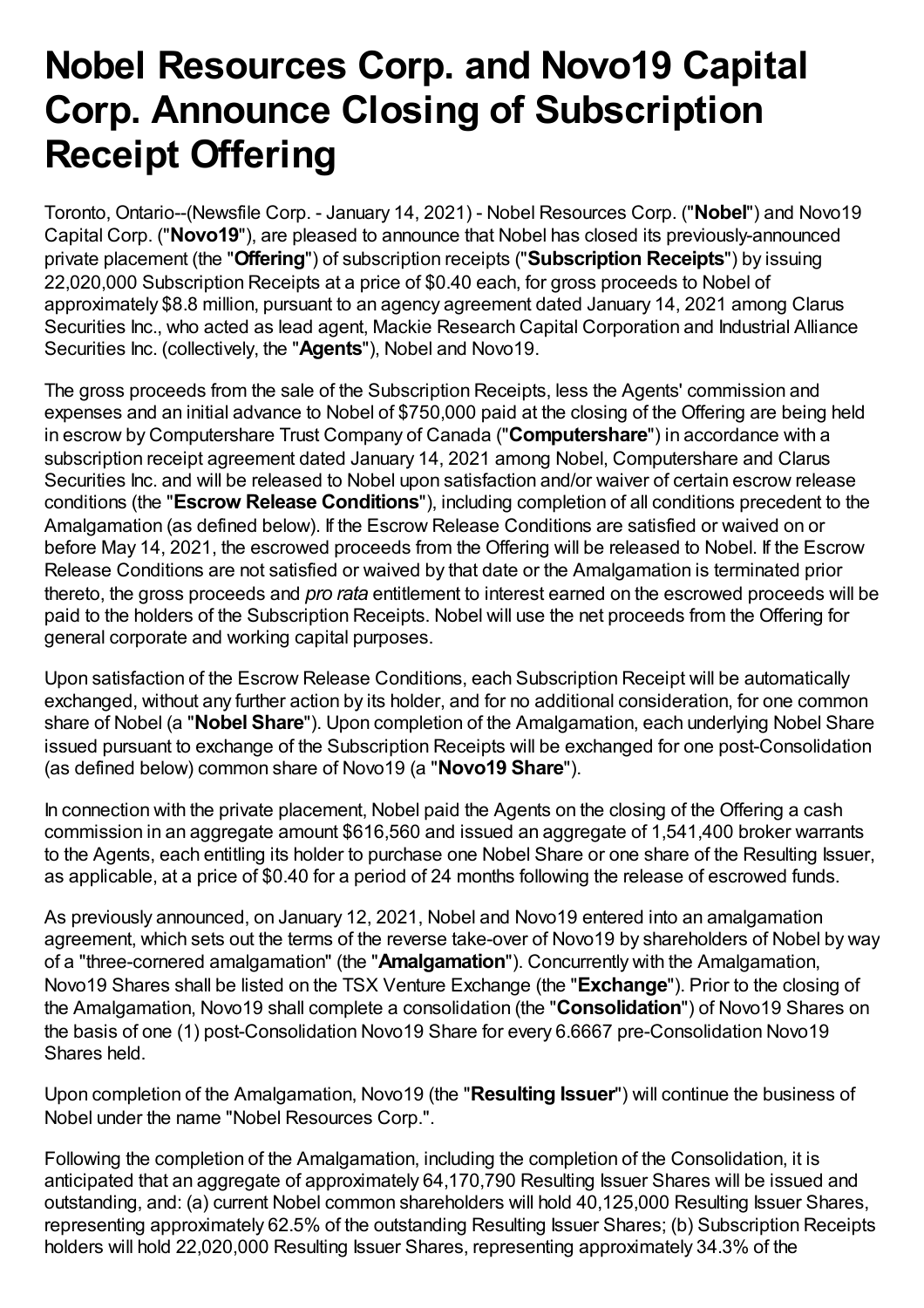outstanding Resulting Issuer Shares; and (c) current Novo19 common shareholders will hold 2,025,790 Resulting Issuer Shares, representing approximately 3.2% of the outstanding Resulting Issuer Shares, each on an undiluted basis.

# **About Nobel Resources Corp.**

Nobel is a private company existing under the laws of the Province of Ontario. Nobel's only business is the identification of resource properties for exploration and development and its principal asset is its 100% interest in the Algarrobo IOCG Copper Project (the "**Algarrobo Project**") located in the coastal IOCG (Iron, Oxide, Copper, Gold) belt in northern Chile, approximately 25km from the port of Caldera on the Pacific Ocean. Pursuant to its option agreement with Minera Caldera SCM, Nobel can acquire a 100% ownership interest in the Algarrobo Project.

Algarrobo is an extensively mineralized IOCG (IronOxide Copper-Gold) system in one of the most important producing IOCG belts globally and is relatively unexplored except for an extensive history of small-scale mining. Production from Algarrobo is sold to Enami, the Chilean government mining company that has processing facilities (mill and smelter) in Copiapo approximately 50 km to the south. Algarrobo is located in the Atacama region of northern Chile. This area is host to numerous deposits including the Candelaria Mine with one of the large IOCG copper reserves in Chile.

## **About Novo19 Capital Corp.**

Novo19 is an unlisted reporting issuer incorporated under the laws of the Province of British Columbia. Novo19 was formerly a resource issuer listed on the Exchange; however, on August 7, 2015 the Exchange transferred Novo19's shares (then, Parkside Resources Corp.) to the NEX and on October 3, 2016 the Novo19 shares were delisted from the NEX. Novo19 has not carried on any active business since August 2015.

## **Qualified Person**

The scientific and technical information in this news release has been reviewed and approved by Mr. Vernon Arseneau, P.Geo, and Mr. David Gower P.Geo., Qualified Persons as defined by National Instrument 43-101 of the Canadian Securities Administrators.

#### **General**

All information contained in this press release with respect to Novo19 and Nobel was supplied by the parties respectively for inclusion herein, and each party and its directors and officers have relied on the other party for any information concerning the other party.

In connection with the Offering, Miller Thomson LLP acted as legal counsel to Nobel, Borden Ladner Gervais LLP acted as legal counsel to the Agents and Chitiz Pathak LLP acted as legal counsel to Novo19.

#### **For further information:**

#### **David Mitchell**

Novo19 Capital Corp. Telephone: (416) 574-4818 Email: [dmitchell@stillbridge.com](mailto:dmitchell@stillbridge.com)

Neither the Exchange nor its Regulation Services Provider (as that term is defined in policies of the Exchange) accepts responsibility for the adequacy or accuracy of this release.

#### **Cautionary Note Regarding Forward-Looking Information**

*Certain information in this press release may contain forward-looking statements. This information is*